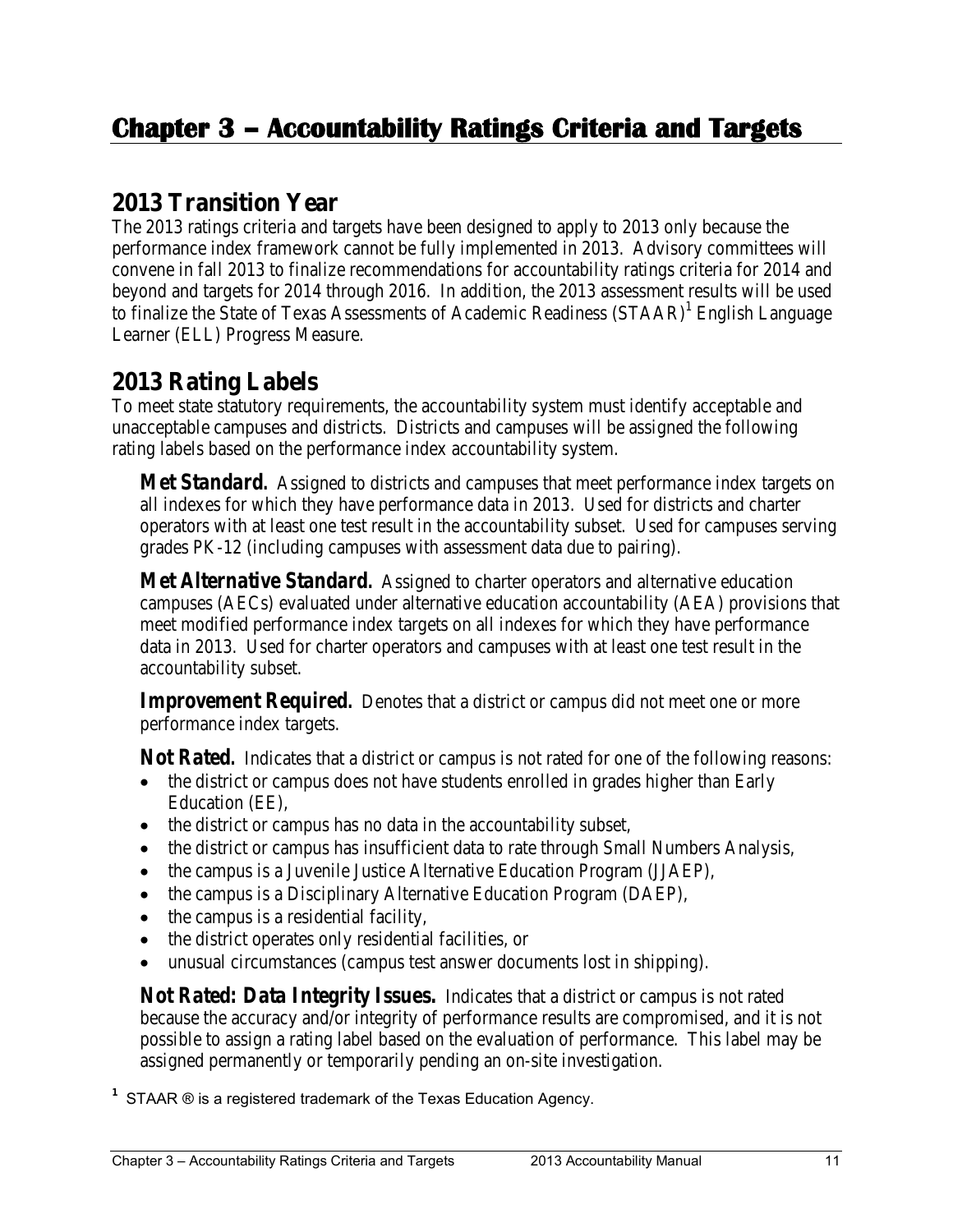# **2013 Ratings Criteria**

To receive a *Met Standard* or *Met Alternative Standard* rating, all campuses and districts must meet the following accountability targets on all indexes for which they have performance data in 2013.

## **2013 Index Targets**

Each of the four indexes will have a score of 0 to 100 representing campus/district performance points as a percent of the maximum possible points for that campus/district. The performance targets that are set for each index will be used to assign accountability rating labels.

| Targets                           | <b>Non-AEA Districts and</b><br><b>Campuses</b> | <b>AEA Districts</b><br>and Campuses |
|-----------------------------------|-------------------------------------------------|--------------------------------------|
| Index 1: Student Achievement      | 50                                              | 25                                   |
| Index 2: Student Progress         | 5 <sup>th</sup> percentile by campus<br>type*   | 5 <sup>th</sup> percentile**         |
| Index 3: Closing Performance Gaps | 55                                              | 30                                   |
| Index 4: Postsecondary Readiness  | 75                                              | 45                                   |

\* Targets for non-AEA campuses correspond to about the fifth percentile of non-AEA campus performance by campus type. Targets for non-AEA districts correspond to about the fifth percentile of non-AEA campus performance across all campus types.

\*\* Targets for AEA campuses will be set at about the fifth percentile of AEA campus performance and will be applied to both AEA campuses and charters.

### **Who is Rated?**

A state accountability rating is issued for all districts, campuses and charters based on performance indicators. An effort is made through the pairing process to supply performance results to campuses (with any grades from pre-Kindergarten to 12) with no students in the grades tested so that they can also be evaluated.

### **Districts**

Regular foundation school program (FSP) districts and special statutory districts are evaluated. Districts and charter operators are evaluated on aggregate results for the campuses operated by the district/charter operator. New districts, including new charter districts, are evaluated the first year they report fall enrollment.

State-administered school districts including Texas School for the Blind and Visually Impaired, Texas School for the Deaf, Texas Juvenile Justice Department, and Windham School District are not rated. Districts with no students enrolled in grades tested are not rated.

### **Campuses**

All public school campuses, including alternative education campuses (AECs) and openenrollment charter schools are evaluated. New campuses and new open-enrollment charter schools are evaluated the first year they report fall enrollment.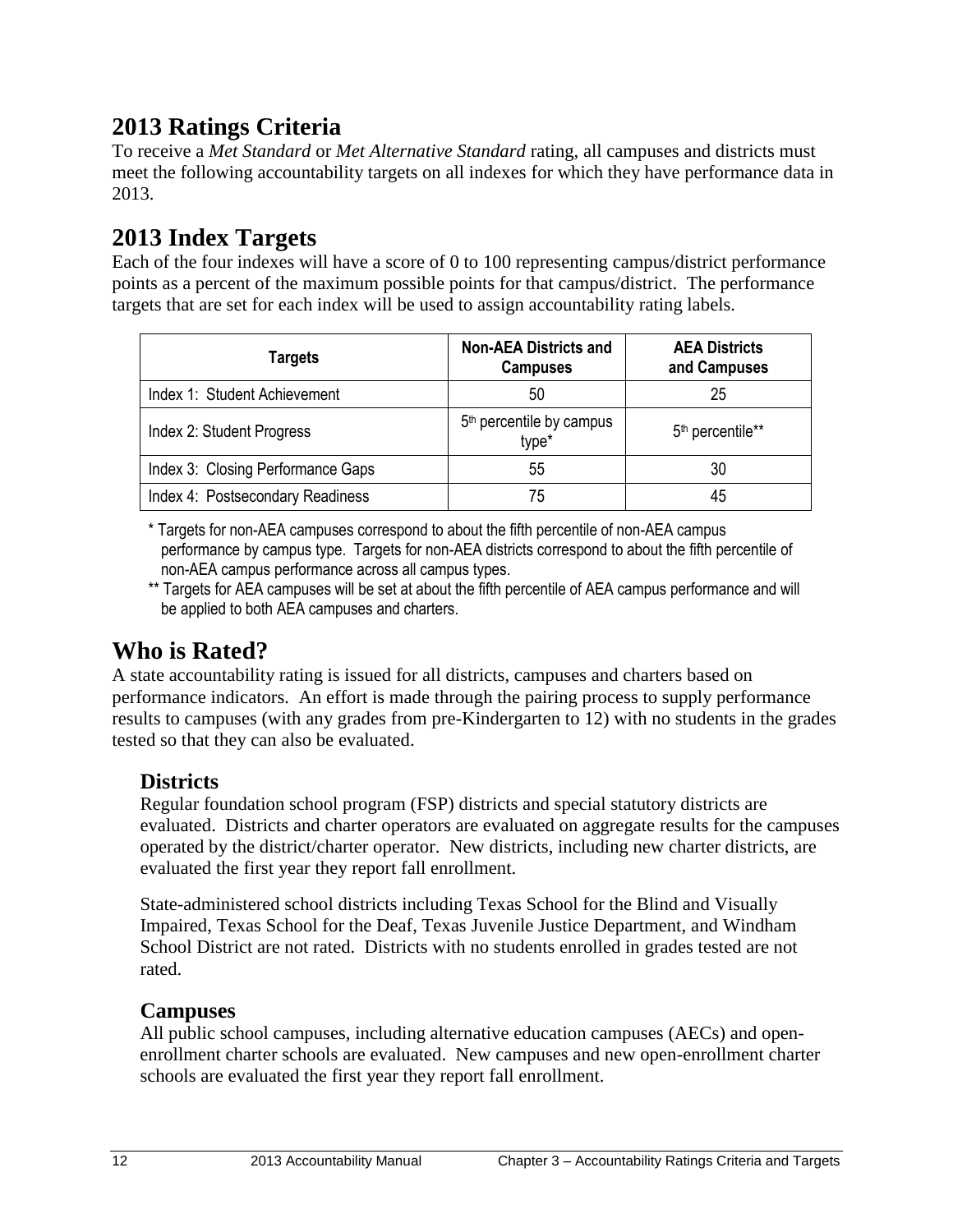The following campuses are not rated in 2013.

**Residential Facilities:** Campuses identified as Residential Facilities through the AEA campus registration process or through the AskTED directory are not rated in 2013.

**Campuses that close mid-year:** Campuses that close before the relevant assessment testing date are not rated. Performance measures for which data exist on campuses that close are included in the district evaluation. Campuses that close after the end of the school year are evaluated for that school year.

**JJAEPs and DAEPs:** State statute and statutory intent prohibit the attribution of student performance results to JJAEPs and DAEPs. Attendance and performance data for students served in JJAEPs and DAEPs are attributed to the home campuses.

**Short-Term campuses**: Campuses that serve students in grades tested (3-12) but have no students in the accountability subset are not rated. This includes AECs with shortterm placements. However, these campuses *will be* evaluated if any students are included in the accountability subset.

**Charter campuses with no students in grades tested:** Open-enrollment charter schools that do not serve students enrolled in grades 3-12 are not rated.

**Campuses with students enrolled in grades 3-12 but have no test results:** Campuses with students enrolled in grades 3-12 but with no test results in the accountability subset are not rated.

### **Notification of Ratings**

### **August 1, 2013**

The TEA secure website will be updated to include campus and district data tables that contain accountability data on which ratings will be calculated. See *Chapter 11 – TEASE Accountability* for more information.

### **August 8, 2013**

Notification of campus and district accountability ratings will occur on August 8, 2013. TEA's website will be updated to include campus and district data tables and summary reports.

### **Early November, 2013**

When the appeals process is complete, accountability ratings are considered final. Agency web products related to 2013 accountability ratings will be updated to reflect the outcome of appeals.

### **Plan for 2014 and Beyond**

See *Chapter 13 – Preview* for more information on accountability ratings criteria for 2014 and beyond and targets for 2014 through 2016.